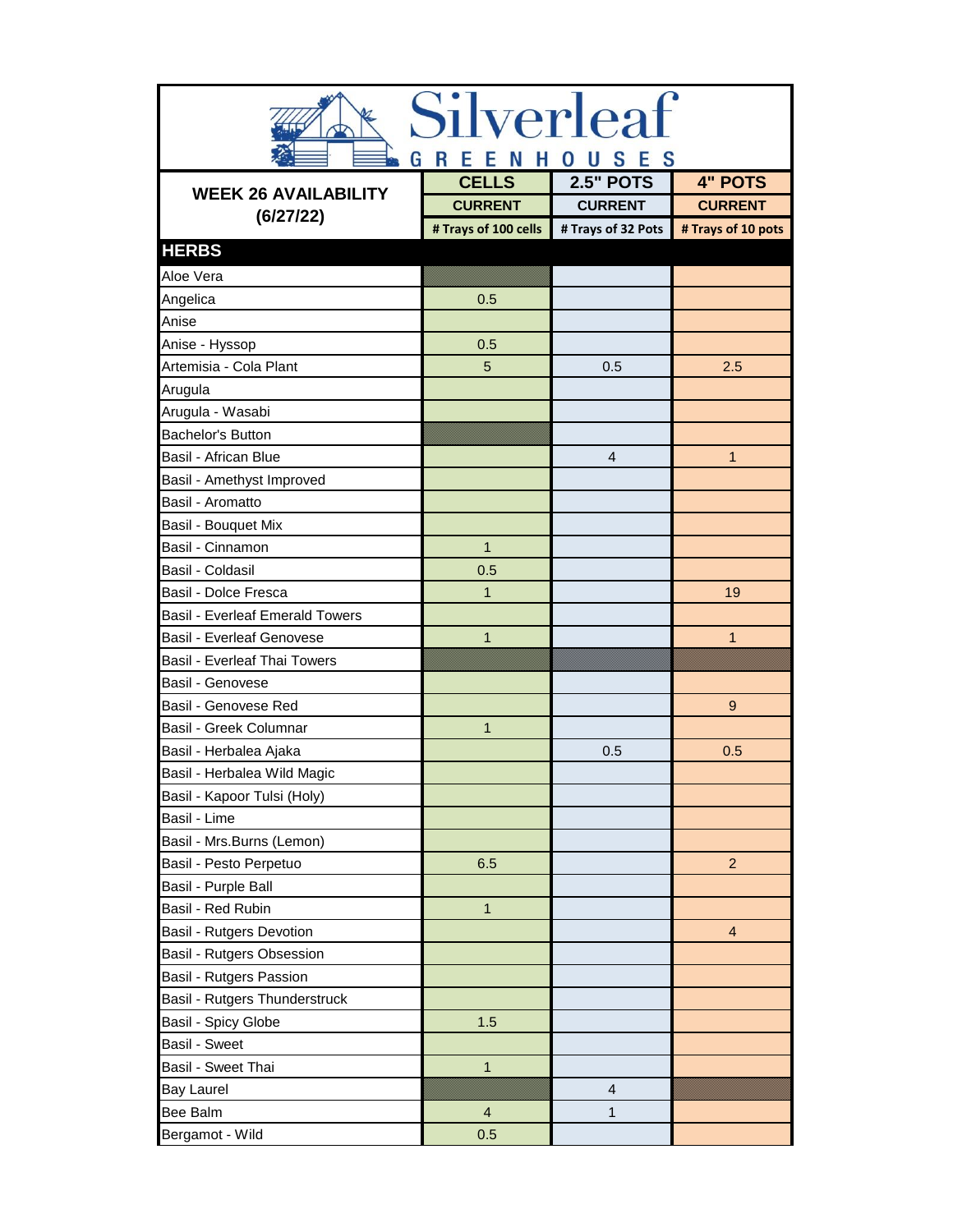| WEER ZU AVAILADILI I<br>(6/27/22) | <b>CURRENT</b>       | <b>CURRENT</b>     | <b>CURRENT</b>     |
|-----------------------------------|----------------------|--------------------|--------------------|
|                                   | # Trays of 100 cells | # Trays of 32 Pots | # Trays of 10 pots |
| Borage - Blue Flower              | 0.5                  |                    |                    |
| Burnet - Salad                    |                      |                    |                    |
| Calendula - Alpha                 |                      |                    |                    |
| Caraway                           |                      | 0.5                |                    |
| Catgrass                          |                      |                    |                    |
| Catgrass - Variegated             |                      |                    |                    |
| Catmint - Walker's Low            | 3.5                  | $\mathbf{1}$       | 5                  |
| Catnip                            | 9.5                  | $\overline{4}$     | 23                 |
| Catnip - Lemon Scented (LIMITED)  | $\overline{4}$       |                    |                    |
| <b>Celery Cutting</b>             | 0.5                  | 0.5                |                    |
| Chamomile - German                |                      |                    |                    |
| Chamomile - Roman                 | 0.5                  |                    |                    |
| Chervil                           |                      | 0.5                |                    |
| Chia                              |                      |                    |                    |
| Chives                            | 6.5                  |                    |                    |
| Chives - Garlic                   | 3                    |                    | $\overline{7}$     |
| Chives - Garlic Geisha            | 0.5                  |                    |                    |
| Coriander/Cilantro                | $\overline{4}$       |                    |                    |
| Coriander/Cilantro - Delfino      |                      |                    |                    |
| Coriander/Cilantro - Lemon        |                      |                    |                    |
| Coriander - Vietnamese            | 11                   | 2.5                | 2                  |
| Culantro - Mexican Cilantro       |                      |                    |                    |
| Cumin - Black                     | $\mathbf{3}$         |                    |                    |
| Curry - Dwarf                     |                      |                    | 4                  |
| Curry - Tall                      | 9.5                  | 1.5                | 5                  |
| Dandelion                         |                      |                    |                    |
| Dill - Bouquet                    |                      | 0.5                | $\mathbf{1}$       |
| Dill - Fern Leaf                  | 0.5                  |                    |                    |
| Echinacea                         | 1                    |                    |                    |
| <b>Edelweiss</b>                  |                      |                    |                    |
| Epazote                           |                      |                    |                    |
| Eucalyptus - Silver Dollar        | 1.5                  |                    |                    |
| Fennel - Bronze                   |                      | 0.5                |                    |
| Fennel - Florence                 |                      |                    |                    |
| Fennel - Green                    |                      |                    |                    |
| Feverfew                          |                      | 0.5                |                    |
| Flax - Omega                      |                      |                    | $\mathbf{1}$       |
| Germander - Upright               | 12.5                 | 6.5                |                    |
| Heliotrope - Fragrant Delight     | 10.5                 | 5.5                |                    |
| Horehound                         | 1.5                  | 0.5                |                    |
| Hummingbird Mint - Sunset Yellow  | $\overline{1}$       |                    |                    |
| Hyacinth Bean - Ruby Moon         |                      | 0.5                |                    |
| Hyssop - Blue Flower              | 1.5                  |                    | 2                  |
| Lavender - Anouk                  | 2.5                  |                    |                    |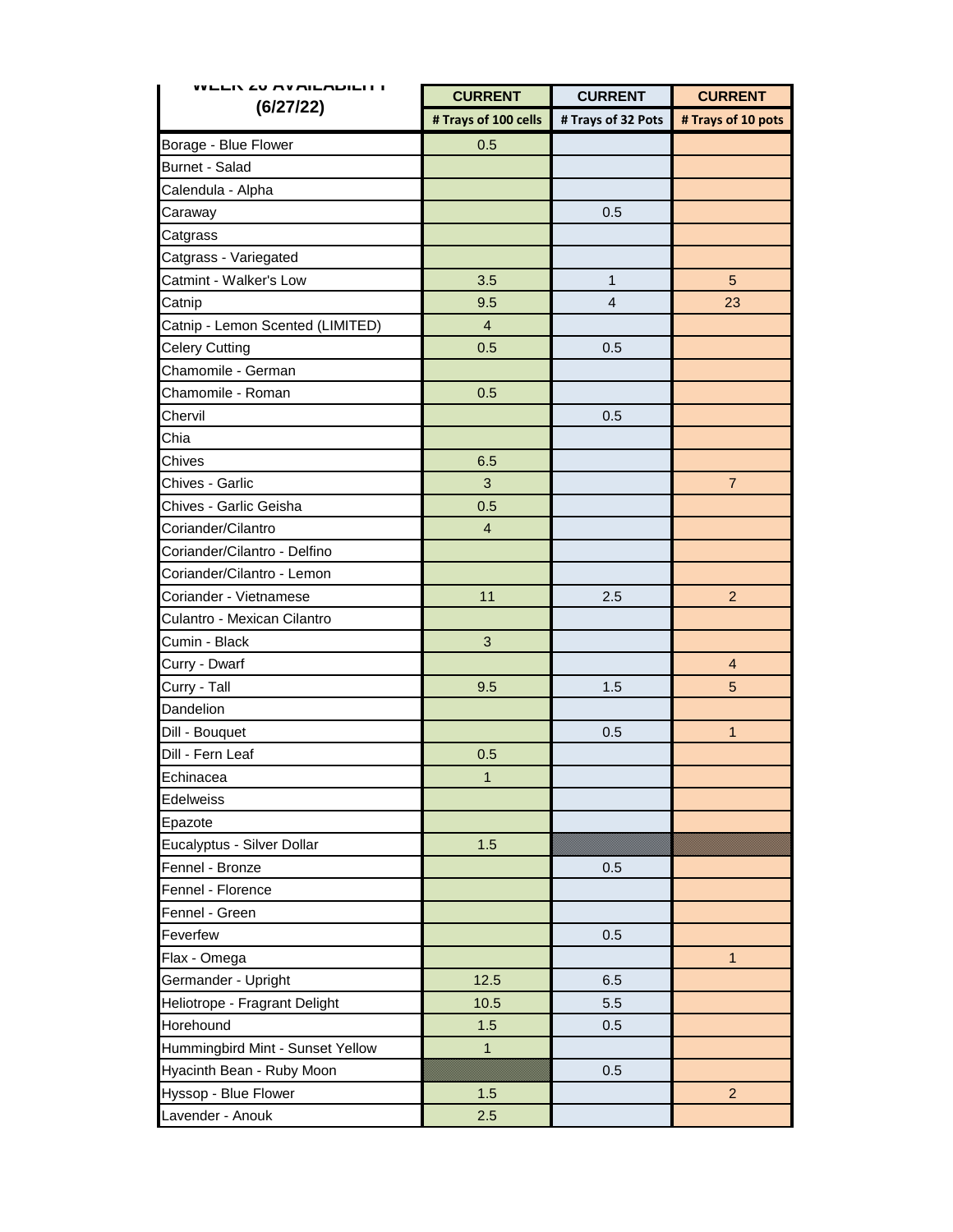| WEER ZU AVAILADILI I<br>(6/27/22) | <b>CURRENT</b>       | <b>CURRENT</b>     | <b>CURRENT</b>     |
|-----------------------------------|----------------------|--------------------|--------------------|
|                                   | # Trays of 100 cells | # Trays of 32 Pots | # Trays of 10 pots |
| Lavender - Anouk Deep Rose        |                      |                    |                    |
| Lavender - Anouk Silver           |                      |                    |                    |
| Lavender - BeeZee 'Dark Blue'     | 5.5                  | 0.5                |                    |
| Lavender - BeeZee 'Pink'          | 10.5                 | 4.5                | $\overline{2}$     |
| Lavender - BeeZee 'White'         |                      | 6                  |                    |
| Lavender - Big Time Blue          | 19.5                 | 2.5                | $\mathbf{1}$       |
| Lavender - Blue Spear             |                      |                    | $\mathbf{1}$       |
| Lavender - Dilly Dilly            | $\boldsymbol{8}$     |                    | $\,6$              |
| Lavender - Edelweiss              | 33                   |                    |                    |
| Lavender - Ellagance Pink         |                      |                    | $\mathbf{1}$       |
| Lavender - Ellagance Purple       |                      |                    |                    |
| Lavender - Ellagance Snow         | $\mathbf{1}$         |                    |                    |
| Lavender - French                 | 0.5                  | 0.5                |                    |
| Lavender - Goodwin Creek          | 25.5                 | 10                 | 3                  |
| Lavender - Grosso                 | 25                   |                    |                    |
| Lavender - Hidcote Blue           | 78.5                 |                    | 11                 |
| Lavender - Imperial Gem           | 29.5                 |                    |                    |
| Lavender - Melissa Lilac          | 27.5                 |                    | $\mathbf{1}$       |
| Lavender - Munstead               | 61.5                 | $\overline{c}$     |                    |
| Lavender - Phenomenal             | 0.5                  |                    |                    |
| Lavender - Pinnata                | 0.5                  | 10                 | 13                 |
| Lavender - Platinum Blonde        | $\overline{7}$       | 3.5                |                    |
| Lavender - Primavera              |                      |                    | $\mathbf{1}$       |
| Lavender - Provence               | 58                   | 8.5                | 8                  |
| Lavender - Sensational            | 33.5                 | 0.5                | 3                  |
| Lavender - Super Blue             | 29                   | 5                  |                    |
| Lavender - Vera                   | 5.5                  |                    | $\overline{c}$     |
| Leek - King Richard               |                      |                    |                    |
| Lemon Balm                        | 19.5                 | $\overline{c}$     | $\overline{a}$     |
| Lemon Grass - East Indian         | 12.5                 | 6.5                | 23                 |
| Lemon Grass - West Indian         |                      | 2.5                |                    |
| Lemon Verbena                     | 8                    | 0.5                | 11                 |
| Lovage                            |                      |                    |                    |
| Marigold - Citrus Lemon Gem       |                      |                    |                    |
| Marigold - CitrusTangerine Gem    | 0.5                  |                    |                    |
| Marjoram - Gold Tip               | $6\phantom{1}$       | 1.5                |                    |
| Marjoram - Sweet                  | 2.5                  |                    | $\overline{2}$     |
| Mexican Mint Marigold             |                      |                    |                    |
| Mint - Apple                      | 2.5                  | 1.5                |                    |
| Mint - Banana                     |                      | 3.5                | $6\phantom{1}$     |
| Mint - Basil                      | 1.5                  | 1.5                | $\overline{7}$     |
| Mint - Berries & Cream            | 4.5                  | 4.5                | $\overline{2}$     |
| Mint - Blackcurrant               | 17.5                 | 22.5               | 23                 |
| Mint - Chocolate                  | 2.5                  | 2.5                | 5 <sub>5</sub>     |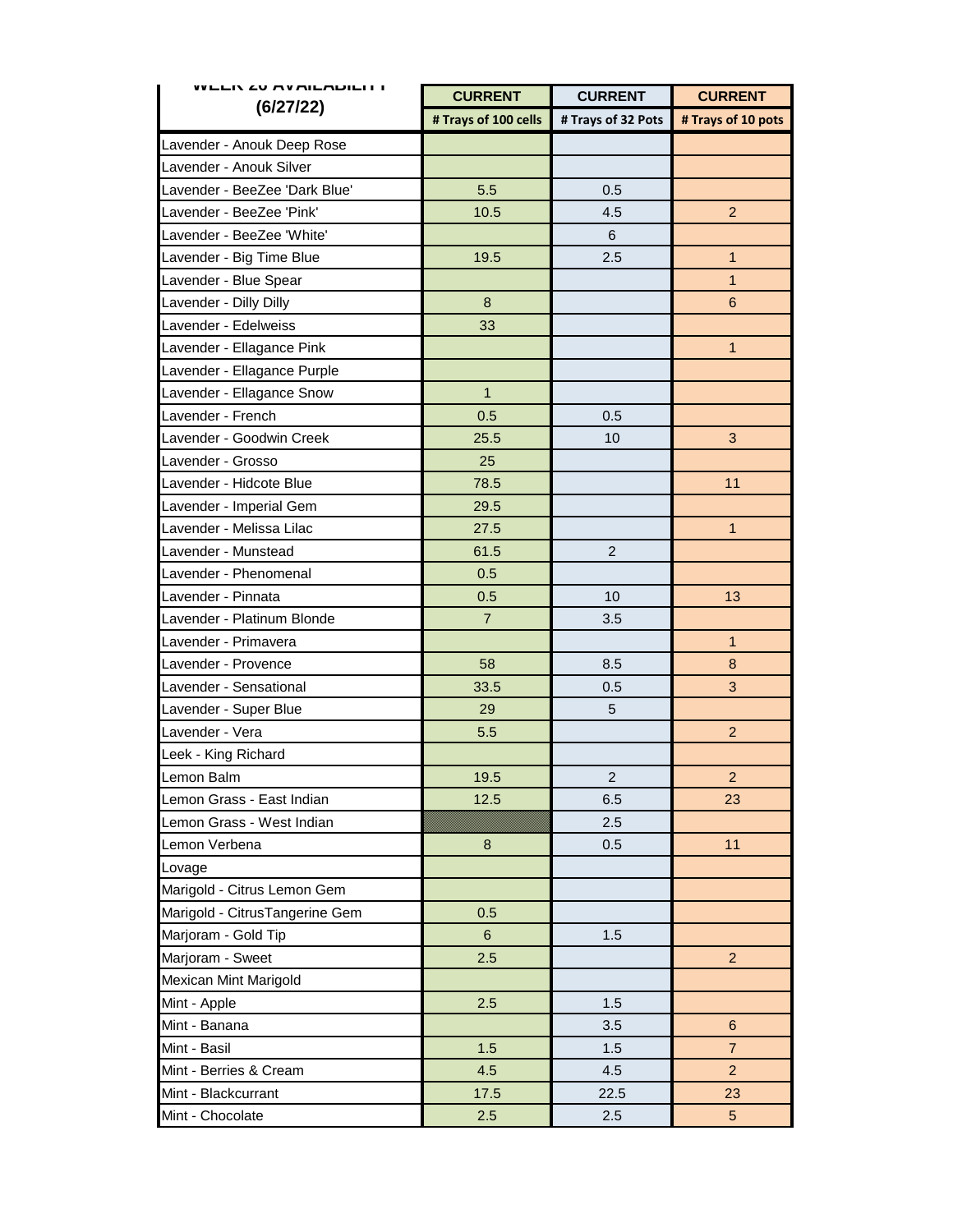| WEEN ZU MYMILMDILITT          | <b>CURRENT</b>          | <b>CURRENT</b>     | <b>CURRENT</b>     |
|-------------------------------|-------------------------|--------------------|--------------------|
| (6/27/22)                     | # Trays of 100 cells    | # Trays of 32 Pots | # Trays of 10 pots |
| Mint - Corsican               |                         | 6.5                | 4.5                |
| Mint - Curly                  |                         | 2.5                | 5                  |
| Mint - Ginger                 | 7.5                     | $\overline{7}$     | 9                  |
| Mint - Grapefruit             | $\overline{7}$          | 2.5                | 14                 |
| Mint - Hilary's Sweet Lemon   | 12.5                    | $\mathbf{1}$       | 13                 |
| Mint - Kentucky Colonel       |                         | 2.5                | 16                 |
| Mint - Mojito                 | $\mathbf{1}$            | 2.5                | 16                 |
| Mint - Moroccan               | 1.5                     | 0.5                | $\overline{1}$     |
| Mint - Orange                 | 12                      | 8.5                | $\overline{7}$     |
| Mint - Peppermint             | 27.5                    | 12                 | 32                 |
| Mint - Peppermint Upright     | $\overline{2}$          | 2.5                | 11                 |
| Mint - Spearmint              | 3.5                     | 6.5                | 32                 |
| Mint - Strawberry             |                         | $\overline{2}$     |                    |
| Mint - Sweet Pear             | $\overline{\mathbf{4}}$ | $\overline{4}$     | $6\phantom{1}$     |
| Mint - Thai                   | 2.5                     | 2.5                | $\boldsymbol{6}$   |
| Mint - Variegated Pineapple   | 9.5                     |                    | 11                 |
| <b>Mountain Mint</b>          | $\mathbf{1}$            |                    |                    |
| Mushroom Plant                | 8.5                     | $\overline{2}$     | $\overline{7}$     |
| Nasturtium - Bloody Mary      |                         |                    |                    |
| Nasturtium - Empress of India |                         |                    |                    |
| Nasturtium - Jewel Mix        | 2.5                     |                    |                    |
| Oregano - Compactum           | 5.5                     |                    | $\overline{2}$     |
| Oregano - Dittany of Crete    | 2.5                     |                    |                    |
| Oregano - Golden              | 13.5                    |                    | $\overline{2}$     |
| Oregano - Greek               | 16.5                    | 5                  | $\overline{7}$     |
| Oregano - Hot & Spicy         | 4.5                     | 4.5                | $\overline{7}$     |
| Oregano - Italian             | 0.5                     | 5                  | 12                 |
| Oregano - Kent Beauty         | 8.5                     | 0.5                |                    |
| Oregano - Kirigami            |                         |                    |                    |
| Oregano - Mexican             | 0.5                     |                    | $\mathbf{1}$       |
| Oregano - Variegated          | $\overline{2}$          | 3.5                |                    |
| Papalo                        |                         |                    |                    |
| Parsley - Curly               | 0.5                     | 0.5                |                    |
| Parsley - Giant of Italy      |                         |                    |                    |
| Parsley - Italian             |                         |                    |                    |
| Patchouli                     | 19                      | 9.5                | $\mathbf{1}$       |
| Pennyroyal - English          | 0.5                     | 0.5                |                    |
| Pleurisy Root                 | 0.5                     |                    |                    |
| Rosemary - Arp                | 66                      | 0.5                |                    |
| Rosemary - Barbeque           | 146                     | $\overline{2}$     | 46                 |
| Rosemary - Blue Spires        | 23.5                    | 12                 |                    |
| Rosemary - Blue Winter        | 19.5                    | 5                  |                    |
| Rosemary - Foxtail            | 4.5                     |                    |                    |
| Rosemary - Gorizia            | 64.5                    | 10.5               |                    |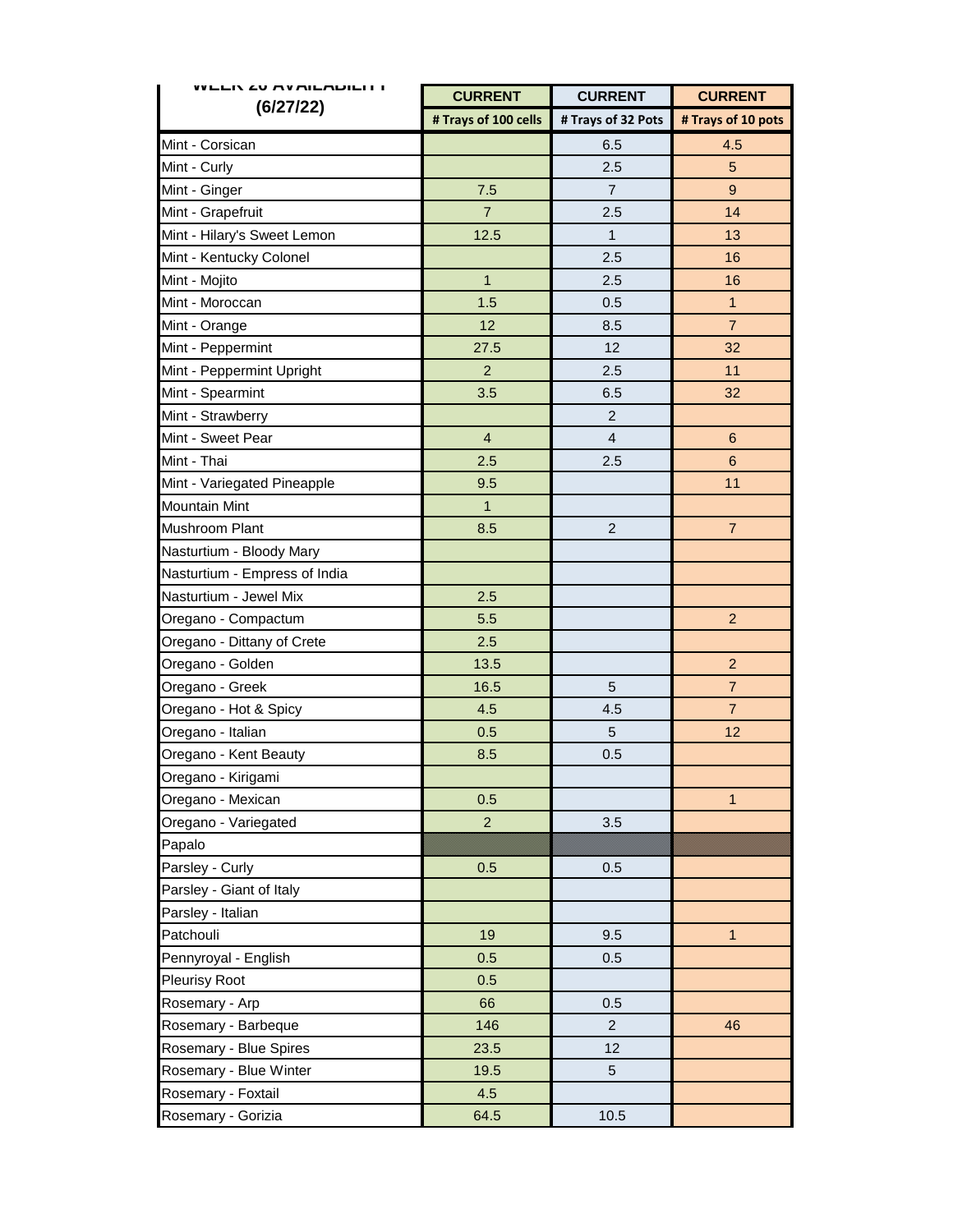| <b>WEER ZU MYMILMDILITT</b>  | <b>CURRENT</b>          | <b>CURRENT</b>     | <b>CURRENT</b>     |
|------------------------------|-------------------------|--------------------|--------------------|
| (6/27/22)                    | # Trays of 100 cells    | # Trays of 32 Pots | # Trays of 10 pots |
| Rosemary - Hill Hardy        | 35.5                    | 7                  |                    |
| Rosemary - Huntington Carpet | 27.5                    | 4.5                |                    |
| Rosemary - Madeline Hill     | 18.5                    | 5                  |                    |
| Rosemary - Prostrate         | 53.5                    | 6                  | $\mathbf{1}$       |
| Rosemary - Salem             | 140                     | 5.5                |                    |
| Rosemary - Spice Island      | 19                      | 1                  |                    |
| Rosemary - Tuscan Blue       | 50.5                    | 18.5               |                    |
| Rosemary - Upright           | 45.5                    | 9.5                |                    |
| Rue                          | 2.5                     |                    |                    |
| Rumex - Raspberry Dressing   | $\overline{7}$          | 0.5                |                    |
| Sage - Berggarten            | 43                      | 15                 | 28                 |
| Sage - Berggarten Variegated |                         | 5.5                | $\overline{4}$     |
| Sage - Clary                 |                         |                    | $\mathbf{1}$       |
| Sage - Common                | 35.5                    | 12                 |                    |
| Sage - Dwarf                 | $\overline{\mathbf{4}}$ | 0.5                |                    |
| Sage - Golden                | 47                      | 1.5                | 26                 |
| Sage - Honey Melon           | $\overline{7}$          | $\mathbf{1}$       |                    |
| Sage - Mexican Bush          | 3                       | 4.5                | $\overline{7}$     |
| Sage - Pineapple             | 31.5                    | $\overline{2}$     | 12                 |
| Sage - Purple                | 25.5                    | 9.5                | 13                 |
| Sage - Russian               |                         | $\mathbf{1}$       |                    |
| Sage - Tricolor              | 78.5                    | $\overline{2}$     |                    |
| Sage - White                 |                         |                    | $\mathbf{1}$       |
| Santolina - Green            | 12.5                    | 0.5                |                    |
| Santolina - Grey             | $\overline{7}$          | $\overline{c}$     |                    |
| Savory - Summer              |                         |                    |                    |
| Savory - Winter              | $\overline{7}$          | 0.5                |                    |
| Shiso - Britton              |                         |                    |                    |
| Soapwort                     |                         |                    |                    |
| Sorrel                       | $\mathbf{1}$            | 1                  |                    |
| <b>Stevia</b>                | 27.5                    | $\overline{4}$     |                    |
| Stevia - Sugar Love          |                         |                    | $\mathbf{1}$       |
| Sweet Woodruff               | 12.5                    | $\mathbf{1}$       | 19                 |
| Swiss Chard - Bright Lights  |                         |                    |                    |
| Tansy                        |                         |                    |                    |
| Tarragon - 4 Season          |                         |                    |                    |
| Tarragon - French            |                         |                    |                    |
| Tarragon - Tolergon          |                         |                    |                    |
| Thyme - Archer's Gold        | 2.5                     |                    | 21                 |
| Thyme - Caborn Wine & Roses  |                         | 0.5                | 6                  |
| Thyme - Caraway              |                         | 3                  | $\overline{4}$     |
| Thyme - Cascata Lemonade     |                         | 1.5                |                    |
| Thyme - Doone Valley         |                         |                    | 9                  |
| Thyme - Elfin                | 6.5                     | $\mathbf{1}$       | 13                 |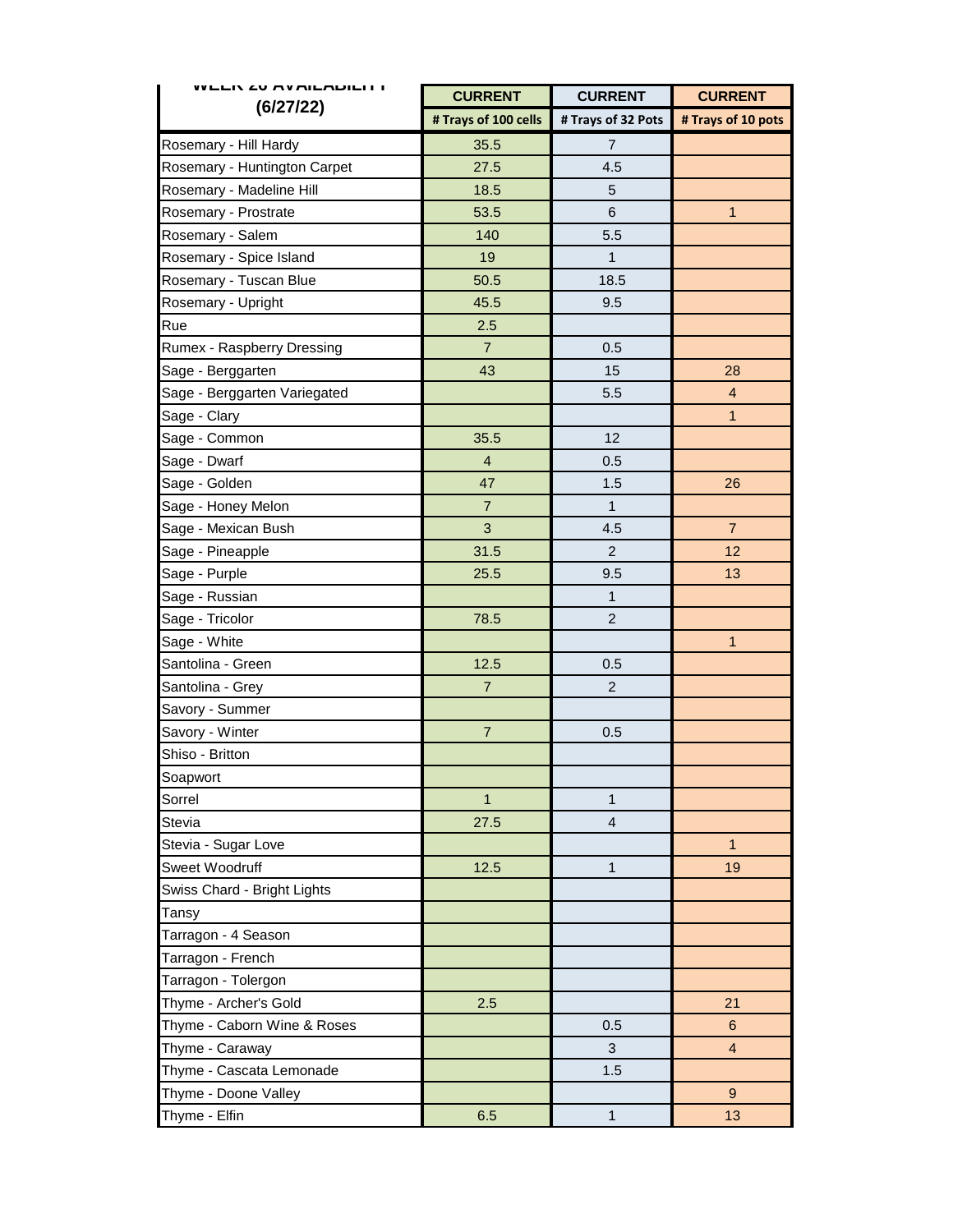| WEEN ZU MYMILMDILI I              | <b>CURRENT</b> | <b>CURRENT</b>     | <b>CURRENT</b>     |  |
|-----------------------------------|----------------|--------------------|--------------------|--|
| (6/27/22)<br># Trays of 100 cells |                | # Trays of 32 Pots | # Trays of 10 pots |  |
| Thyme - English                   |                | 3                  | 13                 |  |
| Thyme - Faustinoi                 |                | $\overline{2}$     | 9                  |  |
| Thyme - Foxley                    | 1.5            | 0.5                | $\overline{7}$     |  |
| Thyme - French                    | 3              | 6                  | 17                 |  |
| Thyme - Highland Cream            |                |                    | $\overline{7}$     |  |
| Thyme - Lavender                  | 1.5            | 0.5                | $\mathbf{1}$       |  |
| Thyme - Lemon                     | 5              | 6.5                | 30                 |  |
| Thyme - Lemon Creeping            | $\mathbf{1}$   |                    |                    |  |
| Thyme - Lemon Variegated          | 8.5            | $\overline{2}$     | 29                 |  |
| Thyme - Mother Of                 | 8.5            | $\mathbf{1}$       |                    |  |
| Thyme - Orange                    | 0.5            |                    | $\mathbf{1}$       |  |
| Thyme - Pink Creeping             | $\,6$          | $\overline{c}$     |                    |  |
| Thyme - Red Creeping              | $\overline{7}$ |                    |                    |  |
| Thyme - Rose                      |                | 0.5                | $\overline{2}$     |  |
| Thyme - Silver Edge               | 0.5            | $\overline{c}$     | 3                  |  |
| Thyme - Sparkling Bright          |                |                    | $\overline{2}$     |  |
| Thyme - Spicy Orange              | $\overline{4}$ | 0.5                | 1                  |  |
| Thyme - White Creeping            | 9              |                    |                    |  |
| Thyme - Wooly                     | 3.5            |                    | $6\phantom{1}6$    |  |
| <b>Toothache Plant</b>            |                |                    |                    |  |
| Valerian - Common                 | 0.5            |                    |                    |  |
| Viola - Sorbet Mlx                |                |                    |                    |  |
| <b>SCENTED GERANIUMS</b>          |                |                    |                    |  |
| Sc. Geranium - Angel's Perfume    |                | 5                  |                    |  |
| Sc. Geranium - Apple              |                | 5.5                |                    |  |
| Sc. Geranium - Apricot            |                | 5                  |                    |  |
| Sc. Geranium - Atomic Snowflake   |                | 5.5                |                    |  |
| Sc. Geranium - Attar of Rose      |                | 0.5                |                    |  |
| Sc. Geranium - Charity            |                | 4                  |                    |  |
| Sc. Geranium - Chocolate Mint     |                | 1.5                |                    |  |
| Sc. Geranium - Citronella         |                |                    |                    |  |
| Sc. Geranium - Coconut            |                | 3.5                |                    |  |
| Sc. Geranium - Concolour Lace     |                | 3.5                |                    |  |
| Sc. Geranium - Lady Plymouth      |                | $\overline{2}$     |                    |  |
| Sc. Geranium - Lemon              |                | 5                  |                    |  |
| Sc. Geranium - Lemon Rose         |                | $\overline{c}$     |                    |  |
| Sc. Geranium - Lime               |                | 5.5                |                    |  |
| Sc. Geranium - Nutmeg Variegated  |                | 4.5                |                    |  |
| Sc. Geranium - Old Fashion Rose   |                | 5.5                |                    |  |
| Sc. Geranium - Orange             |                | 4.5                |                    |  |
| Sc. Geranium - Peppermint         |                |                    |                    |  |
| Sc. Geranium - Pine               |                | 4                  |                    |  |
| Sc. Geranium - Pinewood           |                | 5                  |                    |  |
| Sc. Geranium - Pink Capitatum     |                | 4.5                |                    |  |